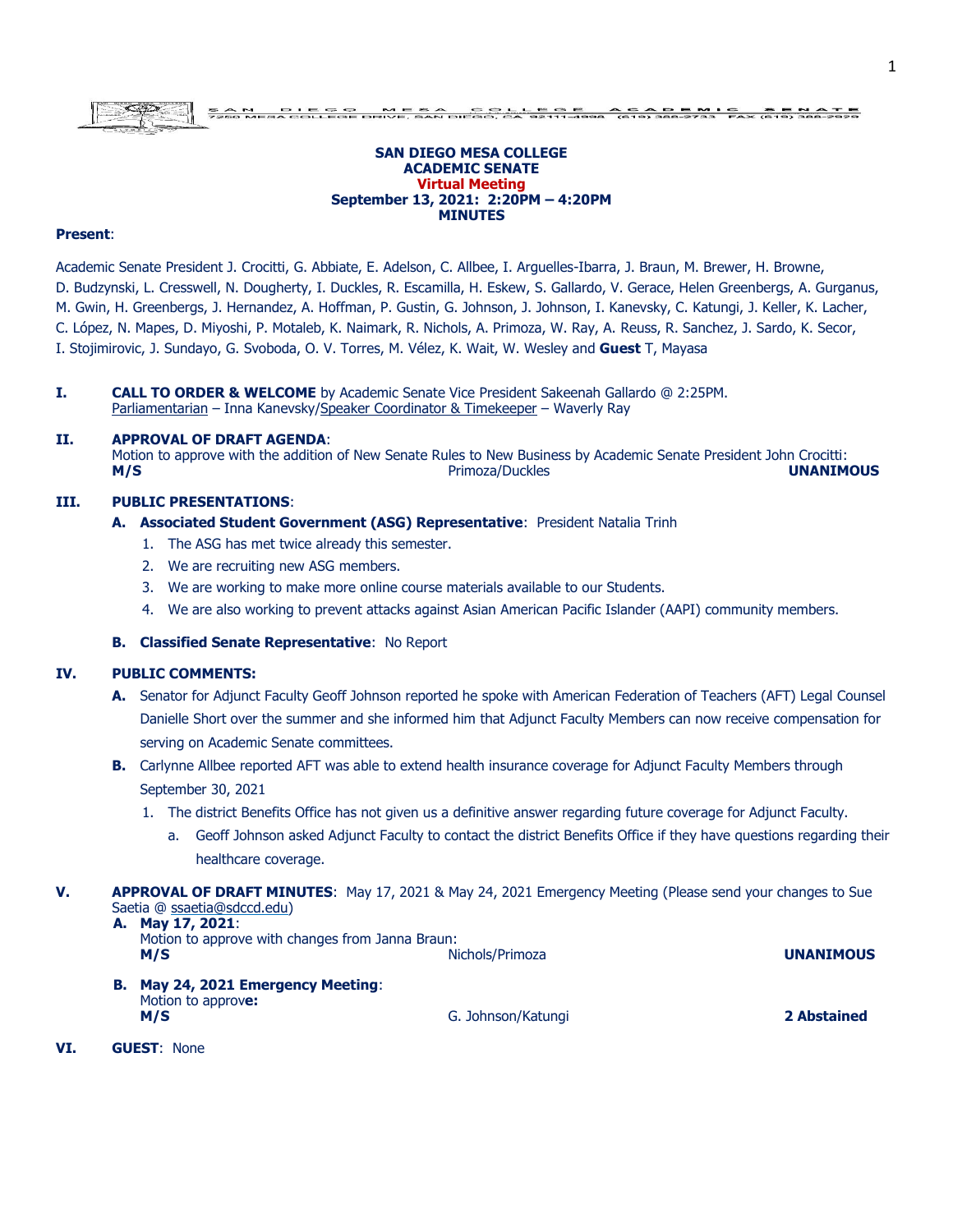## **VII. COMMITTEE REPORTS**:

## **A. Senate Executive Committees**:

- 1. Academic Affairs Committee: Chair Oscar V. Torres
	- a. The committee met on August  $30<sup>th</sup>$ .
		- Mesa Pathways Faculty Co-Coordinator Melissa Alioto reported on the structure of the Student Success Team and the development of an initiative to develop A Faculty and Student Mentoring Program.
		- We also had a guest from the Associated Student Government (AGG).
		- We reviewed suggested changes from the Distance Education Committee to Academic Affairs Committee's Academic Integrity Paper.
		- We also discussed the need for Faculty to have an informational session regarding complex issues regarding the upcoming spring 2022 semester.
- 2. Professional Advancement Committee (PAC): Chair Janna Braun
	- a. Welcome back to Cesar Lopez!
	- b. There is only one remaining fall 2021 Salary Advancement deadline on September 29<sup>th</sup>.
	- c. Salary Advancement completions received after September 29<sup>th</sup> will be processed by Human Resources in spring 2022.
- 3. Committee of Chairs (COC): Chair of Chairs Paula Gustin
	- a. The Department Chairs met on September 8<sup>th</sup>.
		- It has been a difficult time to be a Department Chairs.
		- There has been a lot of cuts that impact Adjunct and Contract Faculty.
		- Thank you to all the Chairs for trying to be as fair as possible.
		- 25% of classes are being held on campus this semester.
		- We are beginning to see contact tracing and other processes being streamlined.
		- I asked the Department Chairs to share their Visions for Mesa College.
		- The Chairs are working on the spring 2022 class schedule.
		- We are using a Google document to review the modalities and other factors for spring 2022 classes.
		- We also discussed Mesa Pathways and Evaluations.
		- All Mesa College programs have received cuts.
		- We are continuing to review how we will continue to open up Mesa College.
		- We are looking at offering the most number of classes in the modalities that our Students want while addressing the fears Faculty may have about returning to campus.
		- Geoff Johnson reported there has been a lot concerns about our Students who have had to deal with the most economic challenges during the pandemic and who are the ones who need to take classes on campus.
		- The Department Chairs have a commitment to returning to on campus learning.
		- Anthony Reuss asked if our Students are receiving surveys about whether they want to return to campus.
		- The district did send a survey to our Students, but the Department Chairs are concerned that some of the questions were bias.
		- Academic Senate President John Crocitti asked how do we send a survey to potential Mesa College Students and former Mesa College Students who have not registered for classes or returned to campus.
		- It is very difficult to get the data we need when we cannot survey Students who have not returned to Mesa College.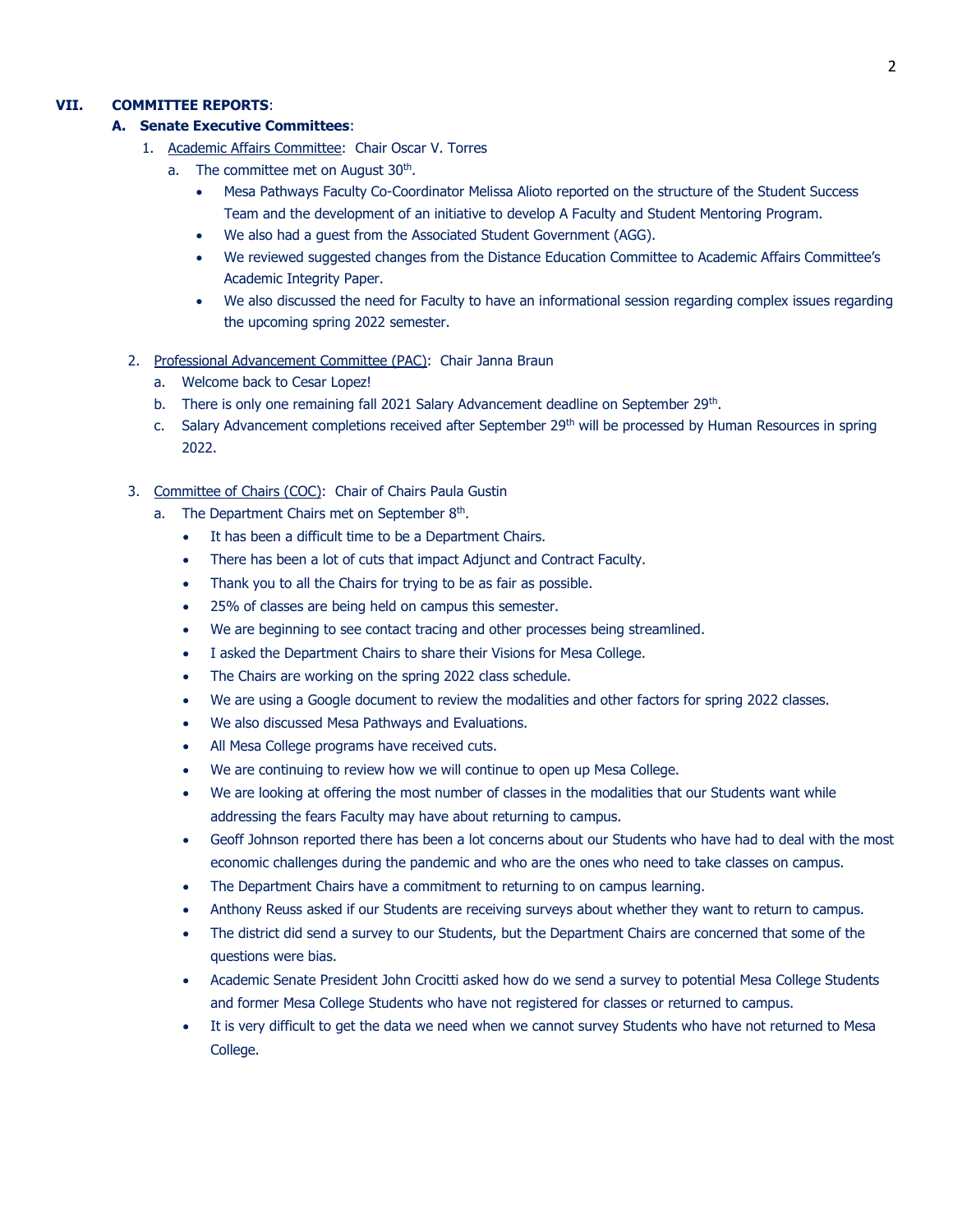- 4. Curriculum Review Committee (CRC): Faculty Co-Chair Andrew Hoffman
	- a. The Catalog deadline is November  $18<sup>th</sup>$ .
	- b. We already started moving a lot of curriculum.
	- c. Distance Education (DE):
		- A lot of courses received emergency DE approvals.
		- Do Faculty want their courses to return to face to face only or be available face to face and online?
		- 900+ courses received some form of DE approval during the pandemic.
		- Departments and Faculty have to have honest conversations.
		- You need to talk to Curriculum Specialist Chris Kinney.
		- It would be advantageous for departments to submit one proposal that includes the 2 year or 6 year review changes and the desired DE revision.
		- Departments must make the determination for all 900+ courses that received DE authorization.
		- Senators please ask your Department Faculty to have the necessary conversation about your courses.
		- School Deans can make the DE determinations, but they should consult with Faculty first.
	- d. You will receive messages from Andrew Hoffman or Chris Kinney this semester regarding the 2 year or 6 year review of the courses in your discipline.
	- e. Proposed curriculum changes may not take effect during the current semester.
	- f. Please send your questions to me @ [ahoffman@sdccd.edu.](mailto:ahoffman@sdccd.edu)
	- 5. Program Review Committee (PRC): Acting Faculty Co-Chair Dina Miyoshi
		- a. Program Review is back for academic year 2021-2022.
		- b. Please let your Lead Writers know that they can begin their 2021-2022 work in TaskStream.
		- c. The different resource allocation sections are in place that go to the Budget Allocation of Resources Committee (BARC), Classified Hiring Priorities Committee (CHP) and Faculty Hiring Prioritization Committee (FHP).
		- d. Please let me know if you have new a Lead Writer who needs access to TaskStream.

# **B. Other Committees**:

- 1. The Committee for Diversity Action, Inclusion & Equity (CDAIE): Chair Judy Sundayo As reported by Judy Sundayo
	- CDAIE met on 9-3-21 for our first meeting of this academic year. The meeting was well attended with 29 people attending.
	- CDAIE hosted a guest, Dr. Bridget Herrin at the meeting to review with the committee current status of the 13 Pt. Strategic Action Plan for Accountability in DEI and how tenets of the plan interface with the Mesa 20/30 plan as well as how it might best be operationalized as per the Roadmap to Mesa's 2030 5-yr Plan via a DEI Crosswalk. A CDAIE Organizational subcommittee will continue to work with Bridget on this to see that the 13 Pt. Strategic Action Plan gets under way.
	- The LGTBQIA + Subcommittee announced that the District Queer Alliance voted unanimously to raise the Pride Flag at the District in 2022.
	- CDAIE was requested to collaborate with AS to recommend that our campus also raise the Pride Flag on our campus.
	- CDAIE members will be supporting the **SD Aids Walk and Run,** SD's largest HIV fundraising effort, which will take place Sept.  $23 - 26$ .
	- CDAIE is co-sponsoring an event with the District and with SWC looking at intersecting identities for Filipinx American History Month, LGBTQIA History Month & Undocumented Student Week of Action for October. At present, we are working to have Jose Antonio Vargas, Pulitzer Prize winning journalist, film maker and author present.
	- CDAIE has been approved to have access to a budget of \$10,000 through our District's EEO fund. Anyone who has an interest in having a speaker address their class or speak at a seminar having to do with diversity, equity, anti-racism or inclusion and may need funding for an honorarium, may send me an e-mail with your request.
	- CDAIE meets next on **Friday, October 1st** from 9 am 11 am. Anyone wanting to attend as a guest may send an e-mail to [jsundayo@sdccd.edu](mailto:jsundayo@sdccd.edu) for the Zoom link.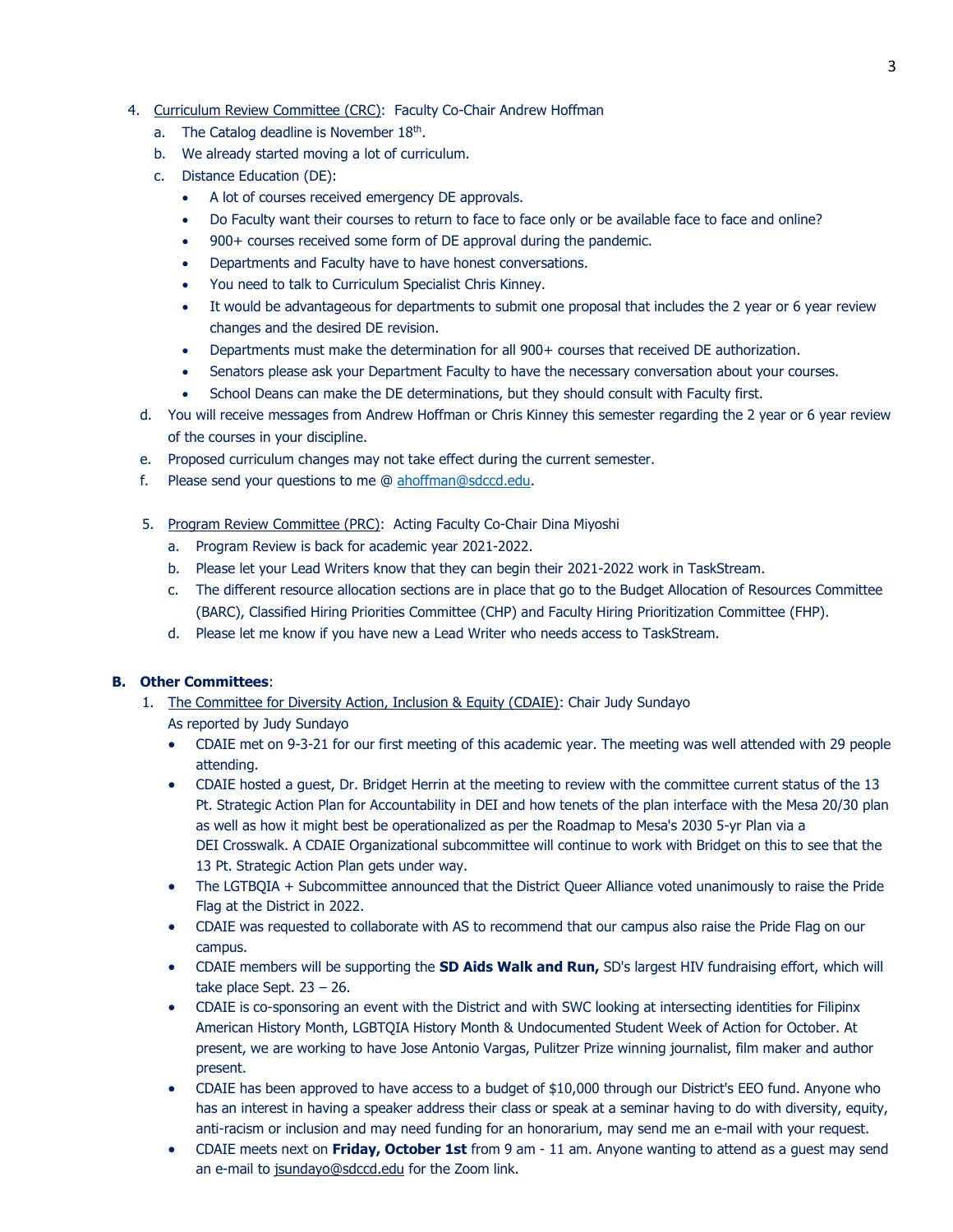## 2. Mesa Pathways Committee (MPC): Co-Coordinators Marisa Alioto & Howard Eskew As reported by Marisa Alioto Coordinator Update:

- With Toni Parsons serving in the role of Acting HSI Director, Howard Eskew and Marisa Alioto will be the cocoordinators for the fall 2021 semester.
- Summer Updates: Over the summer, Mesa Pathways funded excellent opportunities to learn, grow, and advance our equity and excellence work.

### Curriculum, Equity & Excellence Review (CEER):

In July, over 30 faculty participated in the Curriculum Equity & Excellence Review (CEER) workshop led by Chris Sullivan and Janue Johnson. Participants examined the terms equity and excellence and how this shapes curriculum, explored data through an equity lens, and worked to develop impactful teaching strategies. Look for future opportunities to engage in a CEER workshop.

#### Credit for Prior Learning (CPL):

In August, 35 participants met for a two-day CPL 101 workshop. CPL, or Credit for Prior Learning, supports students' journeys and benefits them through the equitable means of acknowledging and honoring prior knowledge, training, and experience. Candace Rose and Benjamin Mudgett from Palomar College shared their journey of CPL and Dean Shelly Hess and Curriculum Review Committee Chair Andrew Hoffman explained the CPL and Curriculum processes. Special thanks to Toni Parsons for her role in coordinating this workshop.

#### Student Success Teams:

- Ian Duckles, Gina Abbiate, and Trina Larson spent the summer researching frameworks for Student Success Teams and how these frameworks may inform those to be developed at Mesa. A student success team is a group of faculty, classified professionals, and administrators who proactively reach out to students to ensure that they have the resources they need to succeed at their educational goals at Mesa.
- Per Ian Duckles' email sent September 3rd, we are excited to share that this Fall, the campus will have opportunities to learn and share ideas about Student Success Teams at one-hour workshops led by Ian Duckles, Gina Abbiate, and Anthony Reuss. Each of these workshops is capped at 35 participants and is open to the entire Mesa community on a first-come/first-served basis - and your participation is key! There will be flex credit available for participation. In addition, participants at each workshop will be entered into an opportunity drawing to receive a \$50 Amazon gift card (There will be two winners per workshop). We have workshops scheduled for the following dates (all workshops will be conducted via Zoom), the first of which was today:
	- Tuesday 9/21 1:30pm-2:30pm (Flex# 10459)
	- Wednesday 9/29 3:00pm-4:00 (Flex# 10460)
	- Friday 10/8 11:00am-12:00pm (Flex# 10461)
	- Thursday 10/14 8:30am-9:30am (Flex# 10462)
	- Monday 10/18 3:00pm-4:00pm (Flex# 10463)
	- Wednesday 10/20 11:30am-12:30pm (Flex# 10464)

If you are interested in attending, please respond to Ian's email: [iduckles@sdccd.edu](mailto:iduckles@sdccd.edu) and he will send you an Outlook invite with the Zoom details.

### Call for Pathways Workgroup Participation:

If you are interested in becoming involved in a Pathways workgroup or project team, please reach out to [MesaPathways@sdccd.edu](mailto:MesaPathways@sdccd.edu)

Next MPC Meeting: Wednesday, September 22nd - 12:45pm - 2:15pm

NOTE: Our meetings are still taking place on the second and fourth Wednesdays of the month from 12:45-2:15pm.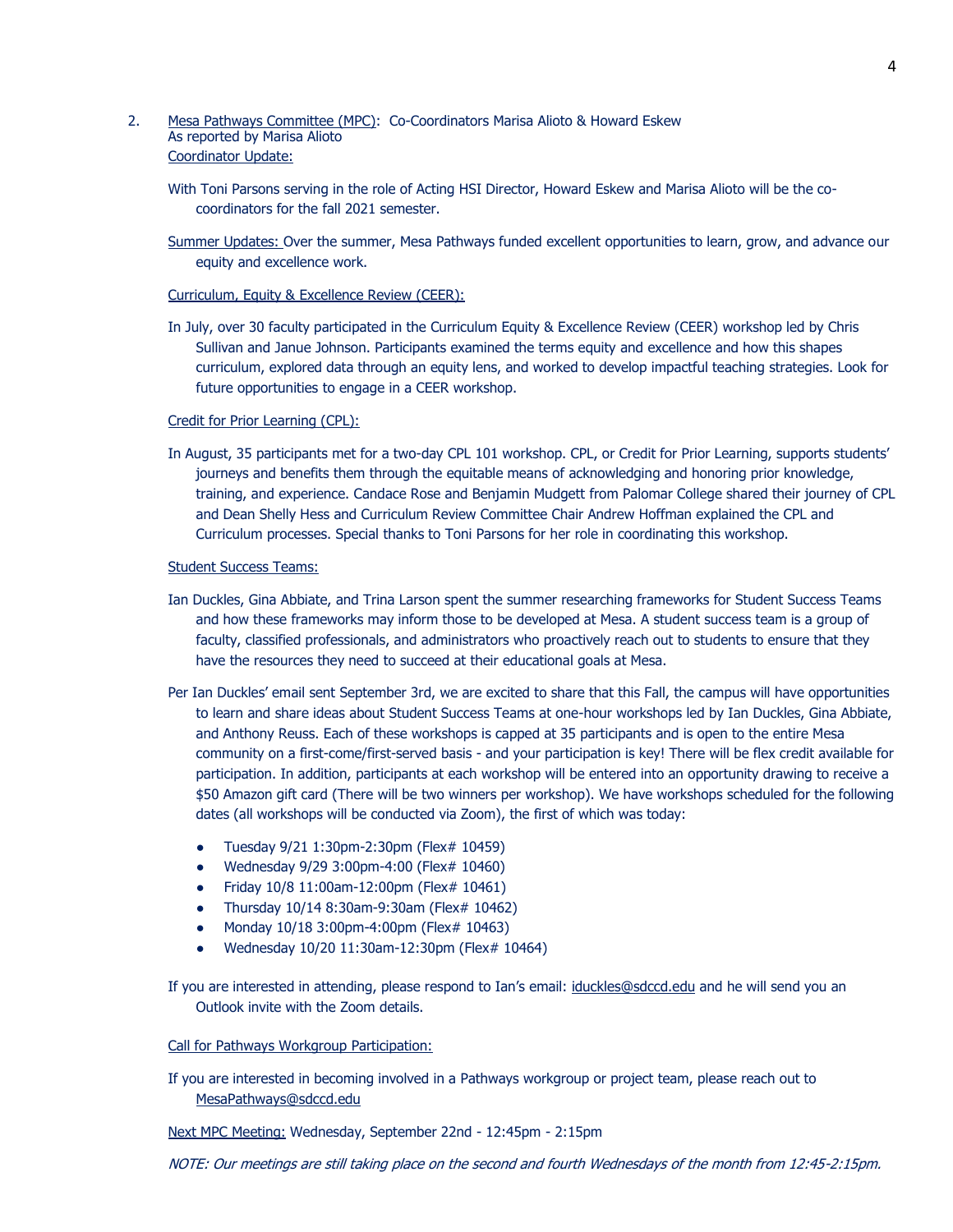#### 3. Other Committee Reports: None

# **VIII. OLD BUSINESS**: None

## **IX. NEW BUSINESS**:

- **A. Academic Senate Meeting Format**: Academic Senate President John Crocitti
	- 1. New Academic Meeting Agenda Format:
		- a. Consent Agenda for Committee Reports and Senate Executive Committee Reports:
			- Submitted summaries of Committee Reports and Senate Executive Reports will be listed on the Consent Agenda.
			- Committee Chairs/Co-Chairs and the Senate Executive Officers who submitted summary reports can remove their reports from the Consent Agenda at the beginning of the Academic Senate meeting.
			- The Committee Chairs/Co-Chairs and the Senate Executive Officers will send a summary of their reports to Academic Senate Secretary Sue Saetia by 10:00AM on the Wednesday before the scheduled Academic Senate meeting date.
			- The summaries will be included in the draft documents for the upcoming Academic Senate meeting.
			- The report summary can just include bullet points.

Motion to move the item**:**

| M/S |                                                             | Duckles/Hoffman<br><b>UNANIMOUS</b>                                                                           |  |  |
|-----|-------------------------------------------------------------|---------------------------------------------------------------------------------------------------------------|--|--|
|     | Discussion Format for Proposed Academic Senate Resolutions: |                                                                                                               |  |  |
|     | а.                                                          | Senators who want to comment on the proposed resolution will write in the chat log if their position is in in |  |  |
|     |                                                             | support or against the proposed resolution.                                                                   |  |  |
|     | b.                                                          | Speaker Coordinator Waverly Ray will ask for their comments alternating between a comment in support and a    |  |  |

- comment in opposition until everyone with a comment has had the opportunity to speak.
- c. The process works well during the Academic Senate for California Community Colleges (ASCCC) Plenary Sessions.

Motion to move the item**:**

**M/S** Hoffman/Braun **UNANIMOUS**

**X. ROUND TABLE TOPIC**: **Senate Priorities Survey**

- **A.** Academic Senate President John Crocitti reported he met with multiple departments during the summer to find out what their priorities are and if the Academic Senate is able to help the departments accomplish some of their priorities.
	- 1. Top Three (3) Priorities:
		- a. The creation of a Campus Wide Test Proctoring Center.
			- There were many Faculty reports of Students cheating while taking tests online.
			- Faculty can set deadlines for Students to take their exams in the Test Proctoring Center.
			- We may be able to tap into Federal Covid funding to support the Test Proctoring Center. (The center can be located in modular buildings if necessary.)
			- Isaac Arguelles Ibarra reported– Disability Support Programs and Services (DSPS) can still provide boutique services that DSPS Students need.
		- b. Instructional Faculty want to be able to mentor and assist Students who want earn a degree.
			- Faculty wants to engage and guide Students who are completing degrees in their discipline.
			- This may be a duplication of efforts with the Mesa Pathway Committee's Student Success Team.
			- Ian Duckles reported the Student Success Team workshops will provide opportunities for Faculty feedback.
		- c. The desire to create more Learning Communities cohorts.
			- Andrew Hoffman reported Mesa College already has a lot of Learning Communities for more than one discipline.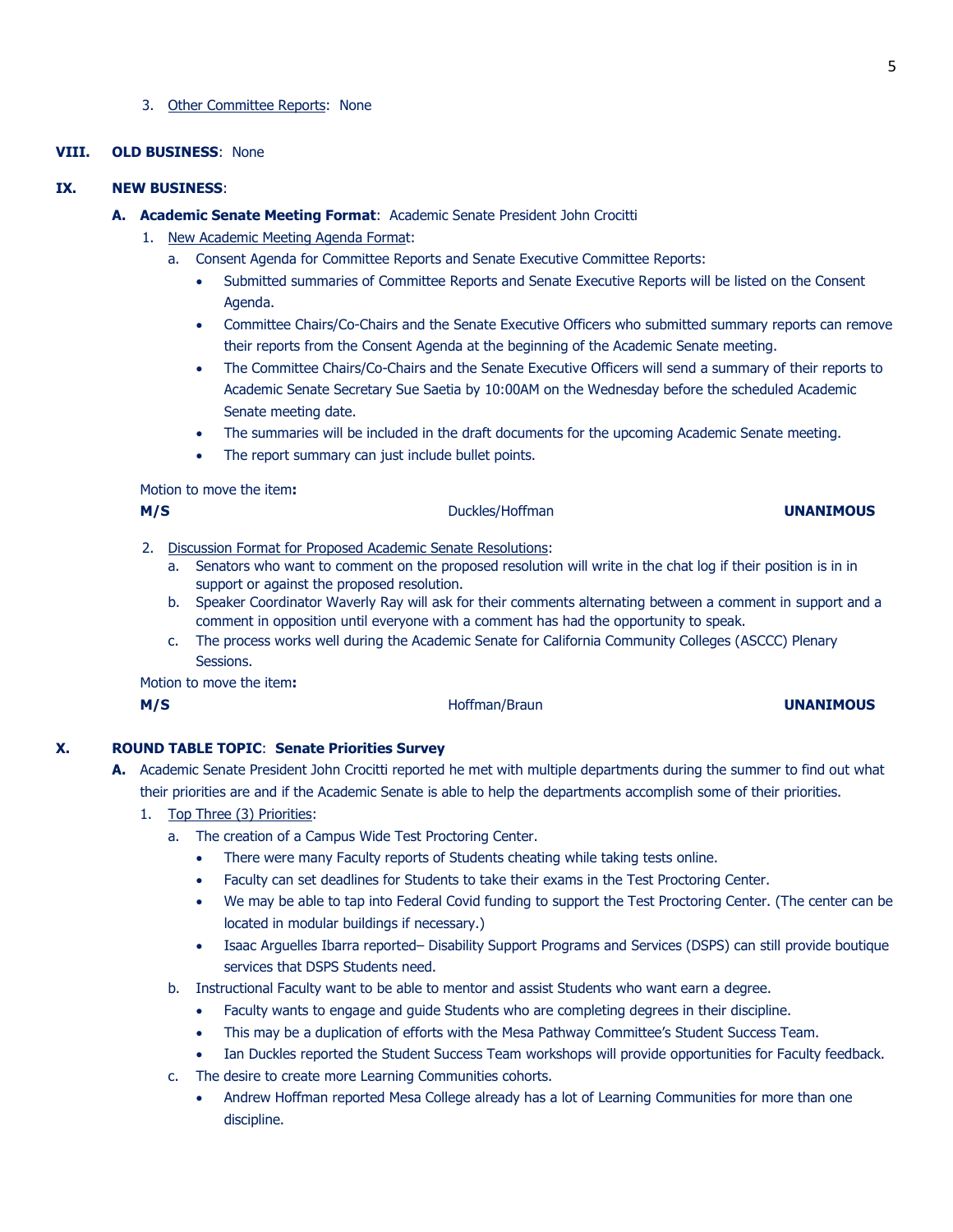- 2. Academic Senate Secretary Waverly Ray developed a survey for Senate Exec Members and Senators to provide their feedback regarding what you would like the Mesa College Academic Senate to address during fall 2021 that can is achievable.
	- a. Thekima Mayasa asked if the survey would go out to all Faculty and Waverly Ray confirmed that only Senators and Officers will take the survey so Senators should communicate with their constituents.
	- b. The survey responses are due by Monday (September 20, 2021)

# **XI. SENATE EXECUTIVE OFFICER REPORTS**:

- **A. Vice President**. Sakeenah Gallardo
	- 1. The Committee on Committees has met face to face this semester.
	- 2. We send out the vacancy information on Fridays.
	- 3. Please let me know if your committee needs a Faculty Representative.

# **B. Secretary**: Waverly Ray

1. The Faculty Priorities Survey link is in the chat log.

# **C. Treasurer:** Mary Gwin

- 1. Our current account balances total \$4,556.52.
	- a. We did not need refreshments for Zoom meetings that took place during the pandemic.
- 2. There were discussions about raising the monthly Academic Senate Faculty dues when Becca Arnold was Treasurer.
	- a. The current Contract Faculty dues is only \$ 2.00 each month.
- 3. Please let me know if you need assistance setting up your dues payments in PeopleSoft.
- 4. Please let me know if you prefer to submit a check for your monthly dues.
- **D. Senator at Large (1)**: Alison Gurganus (No Report)
- **E. Senator at Large (2)**: Pegah Motaleb (No Report)

# **F. Immediate Past President**: Manuel Vélez

- 1. The ASCCC has grants available to attend the Fall 2021 Plenary Session in Long Beach on November 4, 2021 & November 5, 2021.
	- a. You can attend in person or virtually.
	- b. I urge you to apply for the scholarship.
- 2. There are currently no pressing resolutions to be reviewed at the Area D meeting on October  $16<sup>th</sup>$  at this time.
	- a. Anyone can attend the Area D meeting.
- **G. President**: John Crocitti
	- 1. The proposal of two (2) new Academic Senate Rules:
		- a. Adding a Consent Agenda to the Academic Senate meeting agenda format.
		- b. Alternating discussion regarding proposed resolutions between comments in support of the resolution and comments opposing the resolution.

# **XII. ANNOUNCEMENTS/FOR THE GOOD OF THE ORDER**:

- **A.** Judy Sundayo asked how we can look at equity between Instructional and Non Instructional Faculty.
	- 1. Non Instructional Faculty are required to be on campus two days each week (16 hours).
	- 2. Instructional Classroom Faculty do not have to be on campus.
	- 3. Counselors are still only meeting with Students on Zoom only.
	- 4. Academic Senate President John Croctti recommended placing the item on the September 27<sup>th</sup> meeting agenda.
		- a. A resolution may be appropriate.
	- 5. Candace Katungi thanked Judy Sundayo for bringing this to the Academic Senate.
		- a. She heard comments from Faculty on the topic during the last two Board of Trustees (BOT) meetings.
			- Footage is available from the two BOT meetings.